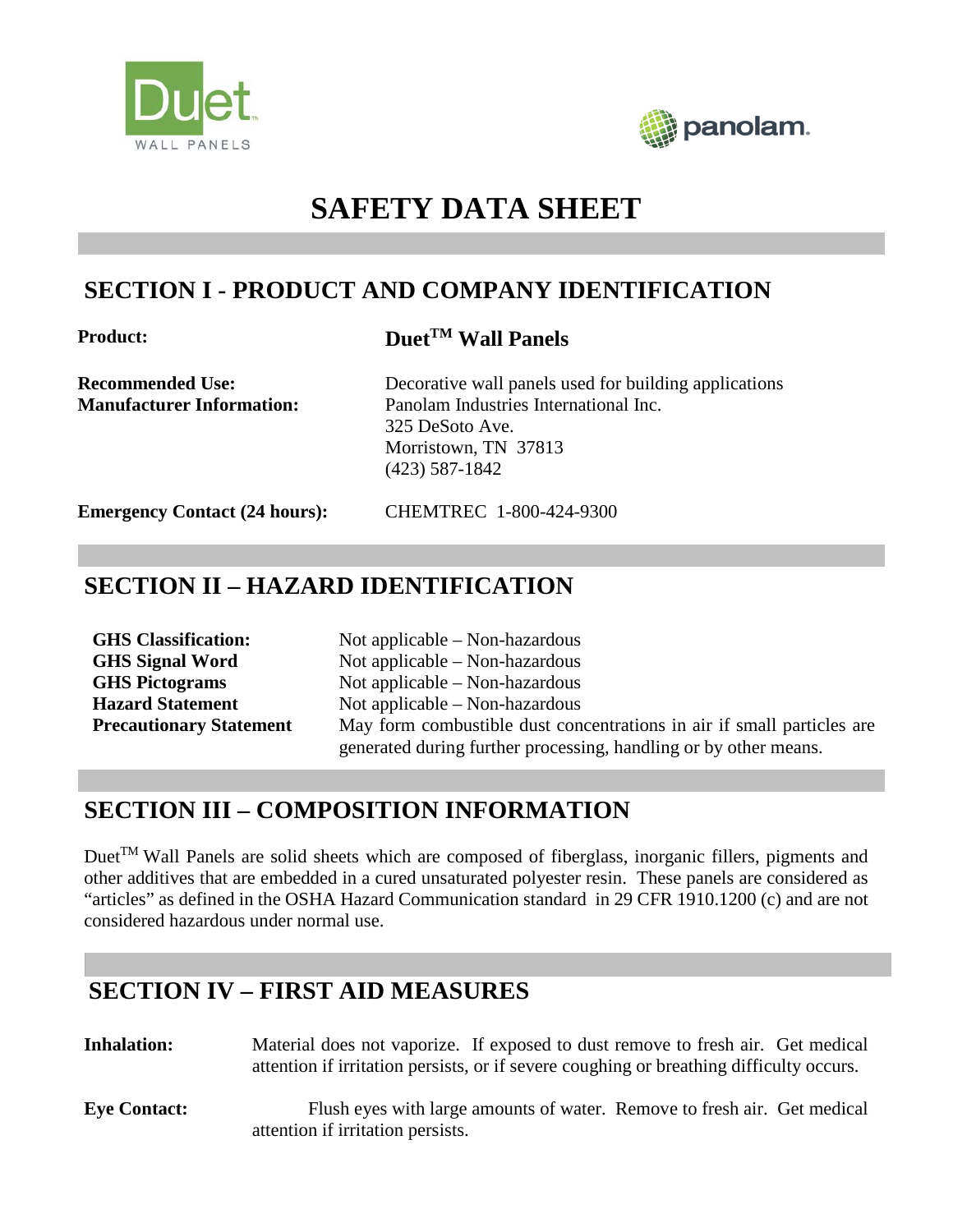**Skin Contact:** Wash affected areas with soap and water. Get medical attention if rash or irritation persists or dermatitis occurs.

**Ingestion:** Rinse mouth with water. Get medical attention if irritation persists.

**Recommendations for Immediate Medical Care/Special Treatment:** None known.

### **SECTION V – FIREFIGHTING MEASURES**

| <b>Extinguishing media:</b>                     | Water Fog, Carbon Dioxide, Dry Chemical, Chemical<br>Foam.                                                                                                                                                               |  |  |  |  |
|-------------------------------------------------|--------------------------------------------------------------------------------------------------------------------------------------------------------------------------------------------------------------------------|--|--|--|--|
| <b>Special Hazards:</b>                         | May form combustible dust concentrations in air if<br>small particles are generated during further processing,<br>handling or by other means.                                                                            |  |  |  |  |
| <b>Recommendations on Protective Equipment:</b> | Panels exposed to fire may liberate oxides of nitrogen<br>and carbon and hydrocarbons.<br>Firefighters should use appropriate personal protective<br>self-contained<br>including<br>breathing<br>equipment<br>apparatus. |  |  |  |  |

### **SECTION VI – ACCIDENTAL RELEASE MEASURES**

**Personal Precautions/Emergency Procedures:** No special precautions required. **Environmental Precautions:** No special precautions required. **Clean-up Procedures:** No special procedures required.

### **SECTION VII – HANDLING AND STORAGE**

**Precautions to be taken in handling and storing:** Store flat if possible. Avoid excessive heat or humidity. **Incompatibility (Materials to Avoid):** None Known

#### **SECTION VIII – EXPOSURE CONTROL /PERSONAL PROTECTION**

| <b>OSHA Permissible Exposure Limits:</b> | TWA: $15.0 \text{ mg/m}$ 3 (total dust)<br>Particulate       |           |  |  |                       |
|------------------------------------------|--------------------------------------------------------------|-----------|--|--|-----------------------|
|                                          |                                                              | TWA:      |  |  | 5.0 mg/m3 (respirable |
|                                          |                                                              | fraction) |  |  |                       |
| Vontilation controler                    | When duct is exected use local ventilation where required to |           |  |  |                       |

**Ventilation controls:** When dust is created use local ventilation where required to maintain airborne levels below OSHA PELs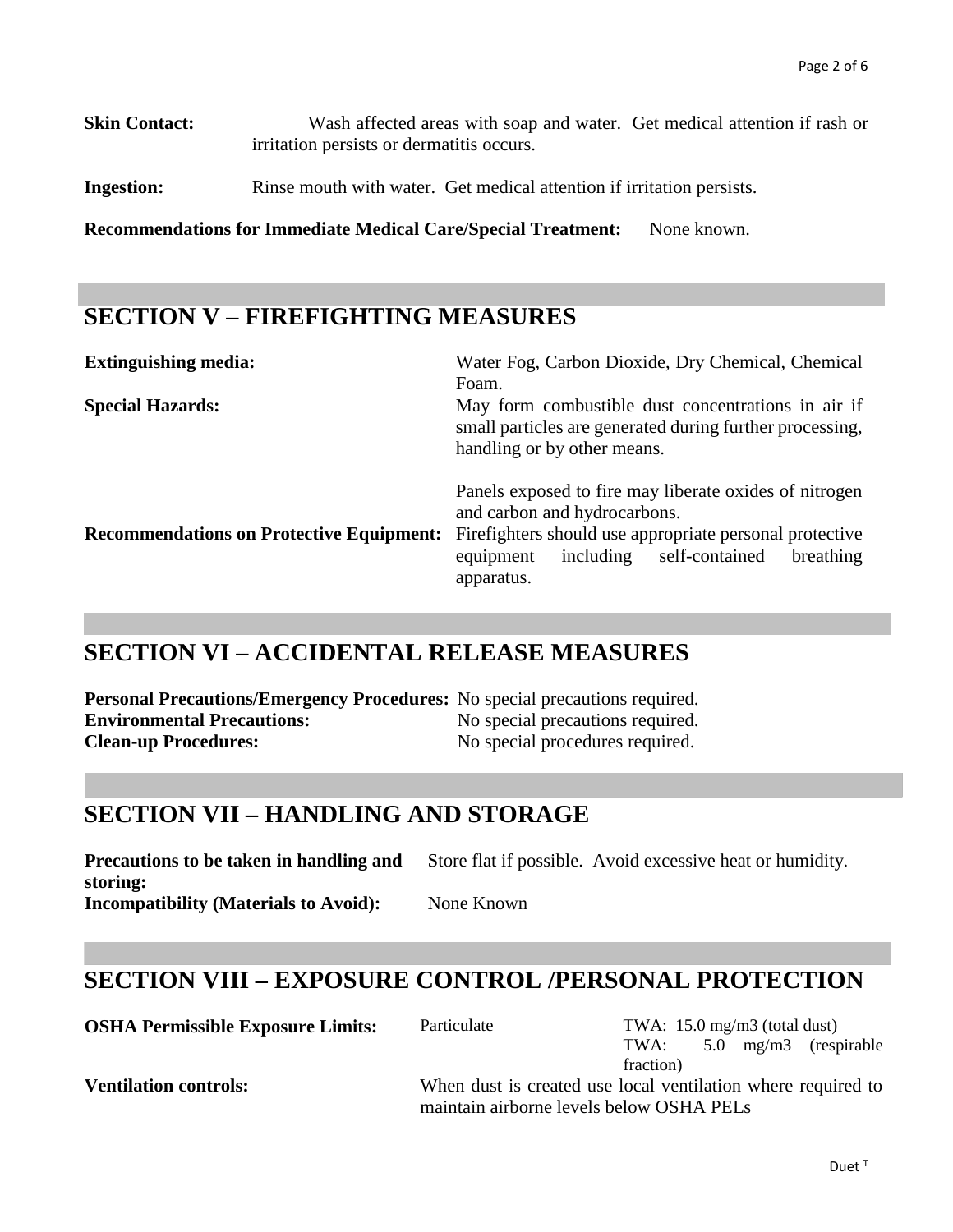| <b>Hand protection:</b>                                     | Gloves may be worn to prevent contact with rough laminate<br>edges.                                                                                                                              |
|-------------------------------------------------------------|--------------------------------------------------------------------------------------------------------------------------------------------------------------------------------------------------|
| <b>Eye protection:</b>                                      | Safety glasses or goggles are recommended when machining<br>this material.                                                                                                                       |
| <b>Respiratory protection:</b>                              | None should be required during normal operations. When dust<br>is generated a NIOSH approved respirator may be used when<br>exposure levels to dust are thought to be above regulated<br>values. |
| <b>Body protection:</b>                                     | No special precautions are required. If exposed to dust wash<br>with soap and water to remove any material from the skin.                                                                        |
| Foot protection:                                            | Safety shoes.                                                                                                                                                                                    |
| <b>General</b><br><b>Hygiene/Safety</b><br><b>Measures:</b> | Wear protective clothing as necessary to prevent contact.<br>Wash soiled clothing immediately.                                                                                                   |

### **SECTION IX - PHYSICAL DATA**

| Appearance:<br>Odor:                          | Rigid, solid sheet. Various surface colors/textures.<br><b>Odorless</b> |
|-----------------------------------------------|-------------------------------------------------------------------------|
| <b>Odor Threshold:</b>                        | Not applicable                                                          |
| pH:                                           | Not applicable                                                          |
| <b>Melting Point:</b>                         | Not applicable                                                          |
| <b>Boiling point:</b>                         | Not applicable                                                          |
| <b>Flash Point:</b>                           | Not applicable                                                          |
| <b>Flammability:</b>                          | Not applicable                                                          |
| <b>Lower Explosion Limit:</b>                 | Not available                                                           |
| <b>Upper Explosion Limit:</b>                 | Not available                                                           |
| <b>Autoignition:</b>                          | $>450^{\circ}$ F                                                        |
| <b>Decomposition Temperature:</b>             | Not available                                                           |
| Vapor pressure:                               | Not applicable                                                          |
| <b>Specific gravity:</b>                      | >1                                                                      |
| Vapor density:                                | Not applicable                                                          |
| <b>Partition Coefficient n-octanol/water:</b> | Not applicable                                                          |
| <b>Viscosity:</b>                             | Not applicable                                                          |
| Solubility in water (% by weight):            | Insoluble                                                               |
| Evaporation rate (Butyl acetate $= 1$ ):      | Not applicable                                                          |

# **SECTION X – STABILITY AND REACTIVITY**

**Possibility of Hazardous Reactions:** None Known.<br> **Conditions to Avoid:** Exposure to m **Incompatibility (Materials to Avoid):** None Known.

**Reactivity:** Stable under normal conditions of storage and use.<br> **Chemical Stability:** Stable under normal conditions of storage and use. Stable under normal conditions of storage and use.

Exposure to moisture. Storage at low or high temperatures.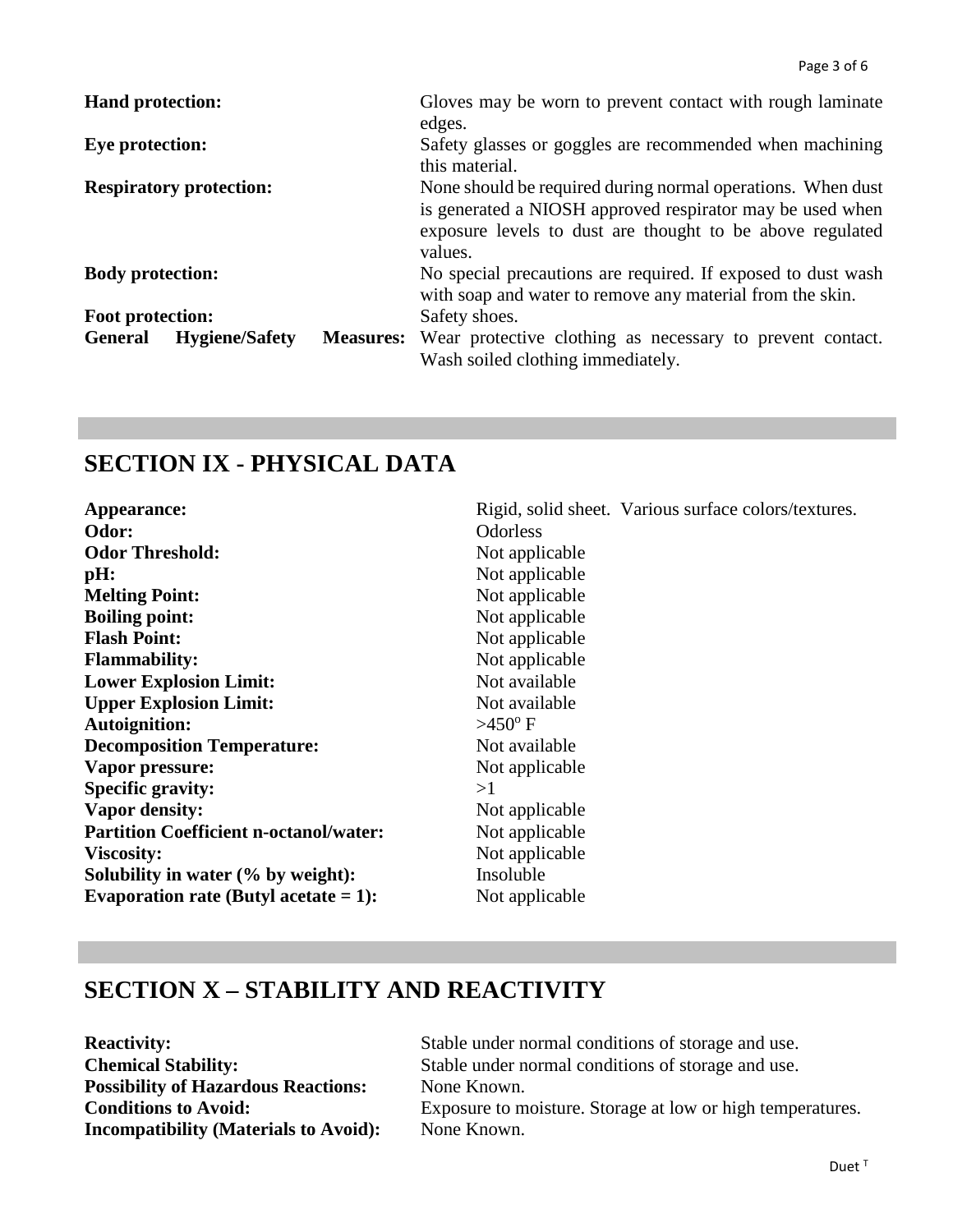**Hazardous decomposition products:** Combustion of the material can release styrene and oxides of nitrogen and carbon.

#### **SECTION XI- TOXICOLOGICAL PROPERTIES**

| <b>Route of Entry:</b> |  |  | Skin contact $[X]$ Skin absorption $[ ]$ Eye contact $[X]$ |   |  |  |
|------------------------|--|--|------------------------------------------------------------|---|--|--|
|                        |  |  | Inhalation [X] Ingestion                                   | X |  |  |

#### **EFFECTS OF ACUTE EXPOSURE:**

| <b>Inhalation:</b>      | Not considered a problem under normal use. Dust generated during machining can                                              |
|-------------------------|-----------------------------------------------------------------------------------------------------------------------------|
|                         | cause short-term irritation of the mouth, nose, throat or upper respiratory tract.                                          |
| <b>Eye Contact:</b>     | Not considered a problem under normal use. Contact with dust generated during<br>machining can cause short-term irritation. |
|                         |                                                                                                                             |
| <b>Skin Contact:</b>    | Not considered a problem under normal use. Contact with dust generated during<br>machining can cause skin irritation.       |
| <b>Skin Absorption:</b> | Not likely to occur                                                                                                         |
| <b>Ingestion:</b>       | Not considered a problem under normal use.                                                                                  |

| <b>Toxicity:</b>                             | $LD_{50}$ : Not available |
|----------------------------------------------|---------------------------|
|                                              | $LC_{50}$ : Not available |
| <b>Irritancy:</b>                            | Not available             |
| <b>Sensitization:</b>                        | Not available             |
| Carcinogenicity:                             | Not available             |
| <b>Reproductive toxicity:</b>                | Not available             |
| <b>Teratogenicity:</b>                       | Not available             |
| <b>Mutagenicity:</b>                         | Not available             |
| <b>Toxicologically synergistic products:</b> | Not available             |
|                                              |                           |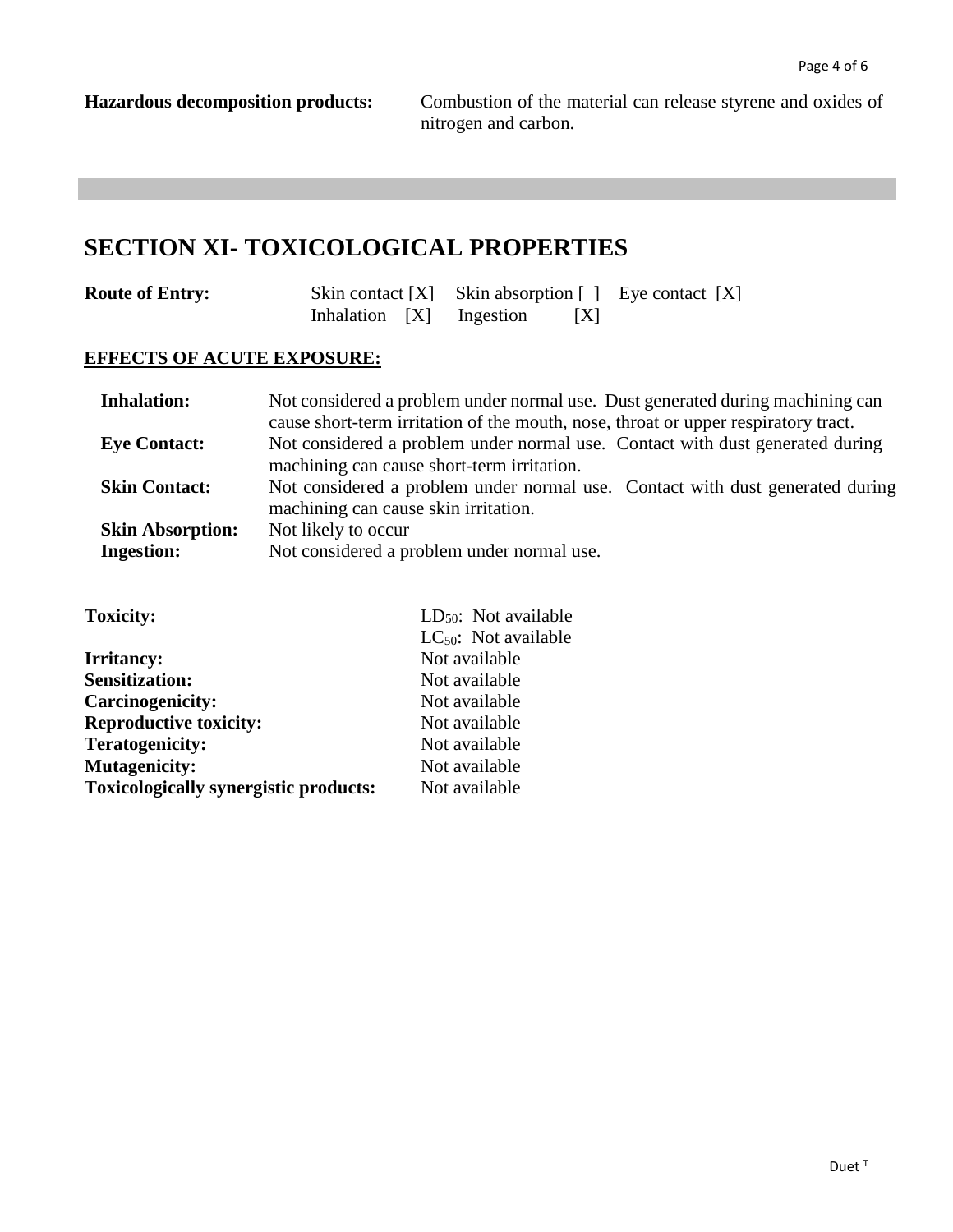



**Symptoms of Exposure:** No significant reaction to the product is expected.

# **SECTION XII – ECOLOGICAL INFO**

| <b>Toxicity:</b>                  | No information available.            |
|-----------------------------------|--------------------------------------|
| <b>Biodegradation</b>             | and Not readily biodegradable.       |
| <b>Elimination:</b>               |                                      |
| <b>Bioaccumulation Potential:</b> | No information available.            |
| <b>Mobility:</b>                  | No information available.            |
| <b>Additional Information:</b>    | No additional information available. |

## **SECTION XIII – DISPOSAL CONSIDERATIONS**

| Waste disposal method:    | This product is not considered a hazardous waste under EPA Hazardous          |
|---------------------------|-------------------------------------------------------------------------------|
|                           | Waste Regulations 40 CFR Part 261, however, State and local requirements      |
|                           | for waste disposal may differ and should be reviewed.                         |
|                           | Can be landfilled or incinerated in accordance with local, provincial, state, |
|                           | federal regulations.                                                          |
|                           | Do not discharge substance/product into sewer system.                         |
| <b>Container disposal</b> | Dispose of in accordance with local, provincial, state, federal regulations.  |

### **SECTION XIV – TRANSPORT INFORMATION**

| <b>PIN Number</b>        |
|--------------------------|
| <b>TDG Shipping Name</b> |
| <b>TDG Hazard Class</b>  |
| <b>DOT</b> Class         |
| <b>IATA</b>              |
| <b>IMDG</b>              |

Not applicable. Not applicable. Not applicable. Not regulated. Not regulated. Not regulated.

It is the responsibility of the transporting organization to follow all applicable laws, regulations, and rules relating to the transportation of the material.

#### **SECTION XV – REGULATORY INFORMATION**

**NFPA Rating:** Health: 1 Flammability: 0 Reactivity: 0